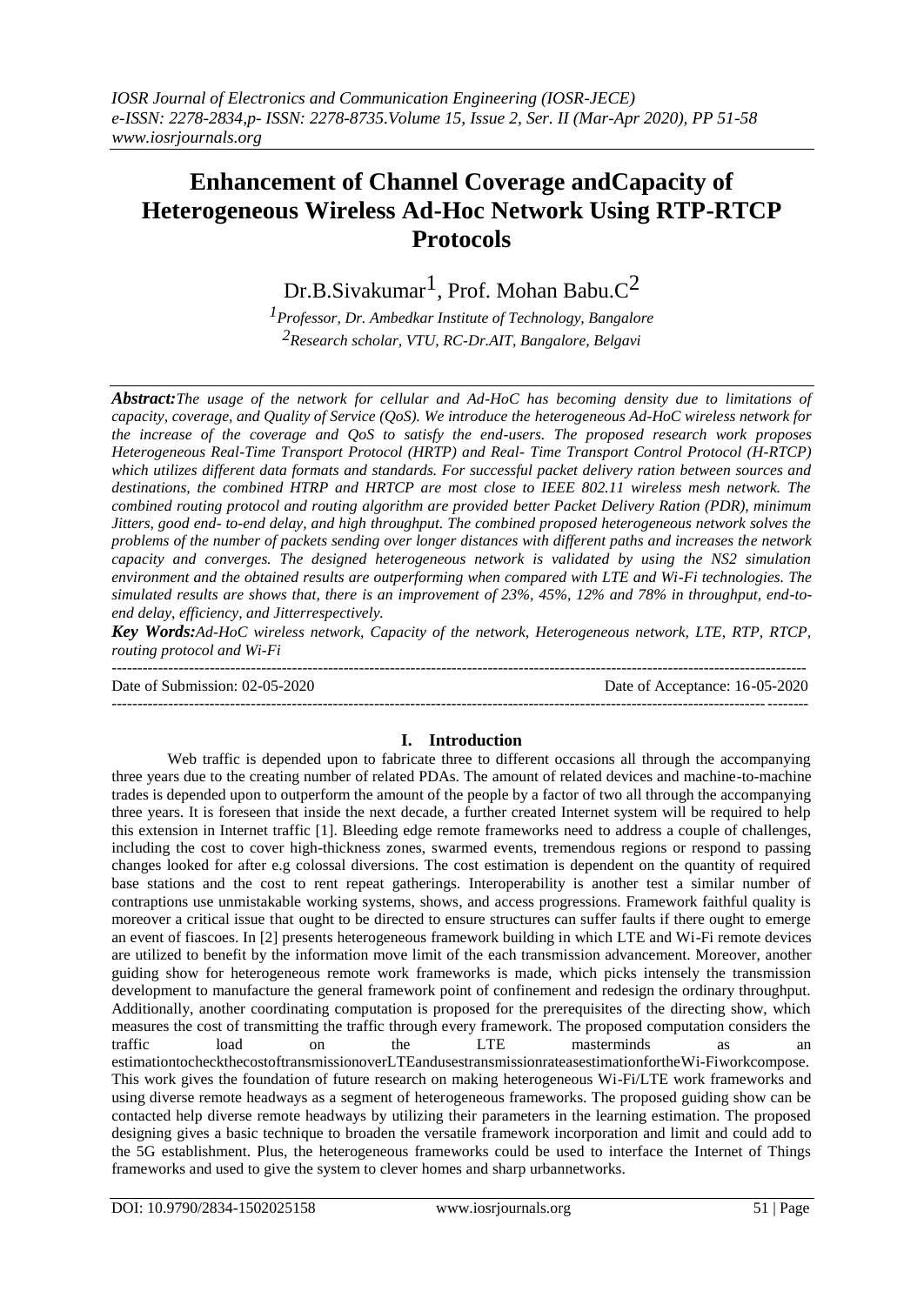Another promising remote plan for the best in class period of remote frameworks is remote work frameworks (WMNs). The WMN is a perspective made to give wide framework consideration without using united establishment [4]. Along these lines, WMNs are a reachable choice to give a spine framework to metropolitan region frameworks (MANs). In such frameworks, sections (remote center points with a quick wired relationship with the outside Internet) are used to give Internet relationships with the work orchestrate. These building offers monetarily insightful all present remote relationship with the Internet in tremendous areas through the multi-bounce transmission to the entry and the different way. Regardless, the huge disservices of using WMNs are their obstructions to the extent to constrain, system execution, and guaranteed remote association quality. The explanations behind those issues begin in the multi-bounce nature of the framework. Exactly when data packages explore more hops in an immense WMN, they may either disregard to accomplish their objective or consume such a large number of framework resources. Also, if there ought to be an event of association or center point dissatisfaction, a couple of center points may end up disconnected from the framework in view of the nonappearance of a route to the objective or entry, and structure what is known as an 'island center point'. The use of heterogeneous advances in remote frameworks improves the general framework execution by scattering the pile across over different framework developments [5, 6, 7]. In any case, changing beginning with one transmission contraption then onto the challenges of the following present as each remote device utilizes different rules and data gatherings. In addition, controlling groups through a heterogeneous framework requires another segment to exchange control messages among the different frameworks. LTE [8] and IEEE 802.11 [9] are used in each remote center to shape the establishment for the proposed plan. In like manner, another directing show is made to engage the correspondence among the heterogeneous remote center points. A great deal of guiding tables and control messages are used to manage the interoperability of the proposed heterogeneous remote work sort out. Moreover, the paper proposes another heterogeneous guiding count called Cognitive Heterogeneous Routing (CHR) that engages heterogeneous frameworks to fill in as a lone framework. The groups are guided through different remote advancements reliant on the QoS estimations of every framework. To upgrade the assurance of the transmission advancement, another help learning estimation reliant on Q-learning is made to empower each center point to pick up from past exercises and improve the framework execution. Wide reenactments under different circumstances and traffic demand in the frameworks exhibit a throughput gain with up to 200% in the proposed heterogeneous framework when stood out from LTE and Wi-Fi justframeworks.

There are two sorts of controlling show in WMNs. The chief sort involves responsive coordinating shows in which the course is made on enthusiasm by flooding the framework with course requests. The course assurance is kept up only for center points that transmit traffic to a particular objective. Examples of this kind of controlling are unrehearsed on-demand expel vector (AODV) [10] and dynamic source coordinating (DSR) [11]. Responsive guiding causes some deferral in view of how a course is made exactly when there is data arranged to be sent. The second sort of guiding show involves proactive or table-driven coordinating shows. They keep up a table of the entire objective in the framework by irregularly appropriating an update of the guiding table to all center points. Objective sequenced expel vector (DSDV) [12] and improved association state controlling (OLSR) [13] are examples of this sort of coordinating show. The course table keeps up the course for each objective; transmission begins with no deferral if there are bundles arranged to be sent. Nevertheless, some overhead is incorporated for passing on coordinating table information among the center points in the framework. Some controlling shows, known as cross breed coordinating shows, join responsive and proactive coordinating to diminish the overhead obviously exposure by using proactive guiding for close center points and making courses for far centers using on enthusiasm coordinating[14].

# **II. LiteratureSurvey**

This piece of the audit talks about structures that use various kinds of transmission innovations in remote systems. The heterogeneous system models are looked into as per the sort of transmission advances utilized in the heterogeneous systems (for example cell systems and Wi-Fi gadgets). A cell/multi-skip Wi-Fi configuration is proposed to move data packages for clients that experience the evil impacts of low channel quality or to offload a stopped up cell by sending the traffic from this cell to other non-blocked cells [14-17]. These frameworks utilize themulti-hop Wi-Fi mastermind as an associate framework to occupy traffic beginning with one cell then onto the following. Heterogeneous frameworks split data among broadband and Wi-Fi remote frameworks [5–7, 11–12] to extend the sort out point of confinement. One philosophy is to scatter traffic among frameworks adequately [5] by using load-altering estimations. Various plans use remote characteristics to suitable data among frameworks. For instance, frameworks with better divider doorways are utilized for indoor correspondence while frameworks with higher repeat gatherings are used for outside correspondence [6, 7]. Traffic need is used to supervise groups stream in heterogeneous frameworks [17] in which simply sensitive bundles from the Wi-Fi framework are sent through the cell framework to keep up a key separation from conniving associations. Wi-Fi sections are furthermore used to make Pico-cells to offload stopped up cells in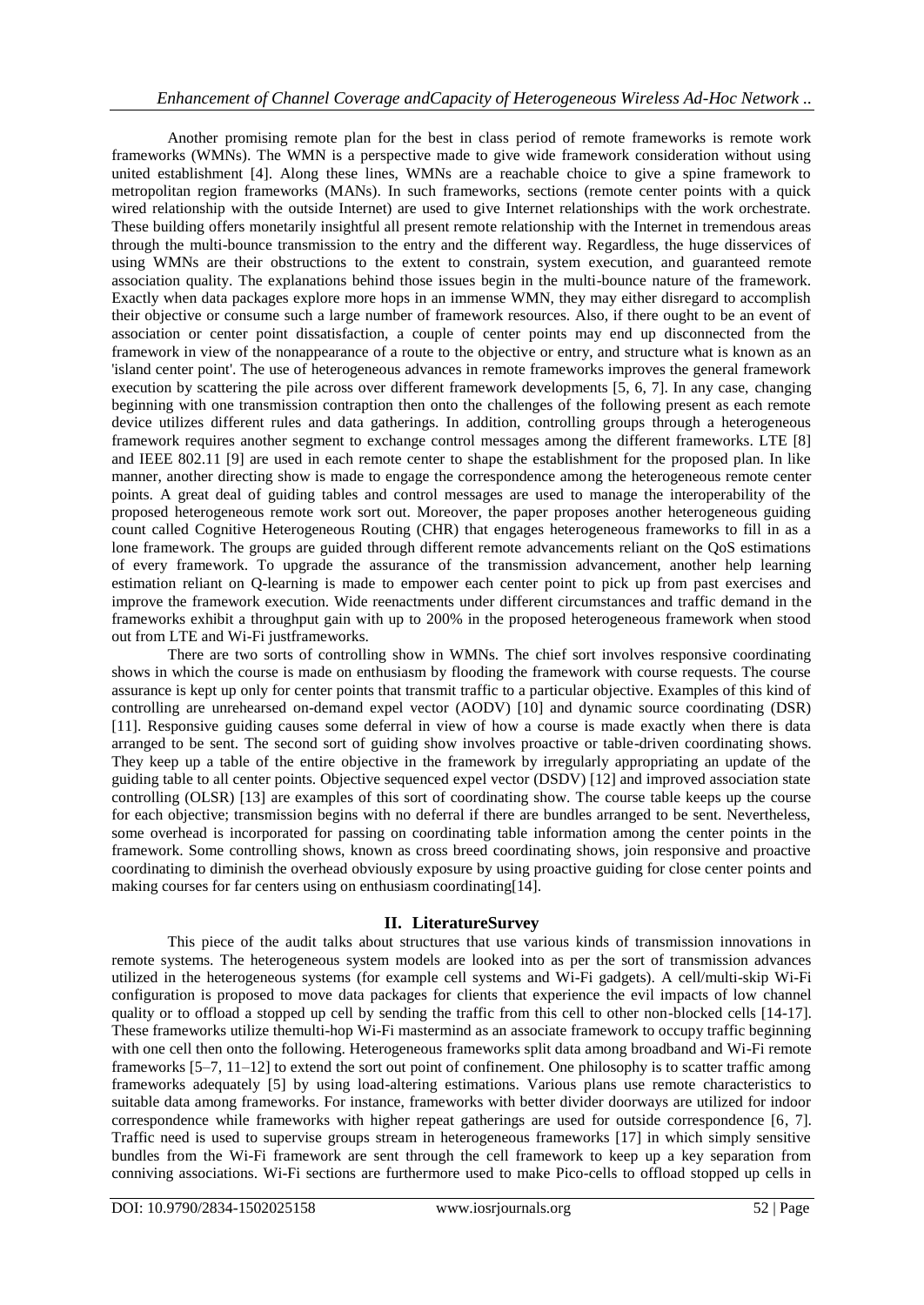cell frameworks [17]. In [13] displayed a one of a kind figuring reliant on a fleecy basis for section decision from a VANET framework to the LTE Advanced establishment. This new philosophy has been diverged from the standard deterministic methodology that uses the CH as a default gateway. Two groupings and CH assurance computations have been examined and reenactment results exhibit that our show performs better results with respect to delay and package incident than the deterministic procedure for the two figuring's. Plus, reenactments show that a capable CH choice computation is fundamental to ensure extraordinary displays comparatively similarly as with C-DRIVE higher group setback midpoints have been seen than with focus counts. In our future works, we will focus on considering the presentations of FQGWS computation and analyzing its flexibility while performing gathering head handovers in a bundled designing and redesigning the entryway deals organize where picked door candidate might be vague for a couple of source center points having a spot with a comparable pack extraordinarily if there ought to emerge an event of little packs[13].

In [14] explored the plan of vitality effective cell organizes through the work of base station rest mode methodologies just as little cells and researched the tradeoff issues related to these strategies. Utilizing a stochastic geometry-based model, we determined the achievement likelihood and vitality proficiency under dozing techniques inhomogeneous macrocell and heterogeneous K-level systems. Furthermore, we planned enhancement issues as power utilization minimization and vitality proficiency amplification and decided the ideal working recurrence of the macrocell base station. Specifically, we researched the effect of irregular resting and vital dozing on power utilization and vitality productivity. Numerical outcomes affirmed the adequacy of the dozing system in homogeneous macrocell arranges however the increase in vitality productivity relies upon the kind of dozing methodology utilized. What's more, the organizationof little cells by and large prompts higher vitality proficiency, however, this addition immerses as the thickness of little cellincrements.

Two cell determination diversions are proposed for various system situations to portray the association practices of nonsubscribers inside the transmission scope of the femtocell base station. With the thought of plausible utility capacities for nonsubscribers, the presences of unadulterated methodology Nash equilibrium are separately demonstrated for the two cell choice amusements dependent on their particular properties. Principle numerical aftereffects of this paper can be condensed as pursues [12]:

- $\triangleright$  Cross breed get to mode is better than shut access mode regardless of which viewpoint, endorsers, whole HetNet, or administrator income, isconsidered.
- $\triangleright$  Open access mode can result in higher limit with regards to the whole HetNet and more noteworthy income for administrator contrasted with both the half and half and shut accessmodes.
- $\triangleright$  Endorsers can acquire higher limit in the cross breed get to mode contrasted with both the open and shut access modes. In this way, it is proposed to receive cross breed get to mode so as to give higher adaptability to execution improvement all things considered, whole framework, and administrator[15].

# **III. Methodology**

# **The Femtocell Base Station(FBS)**

FBSs, which record for 96% of all SBS [11], are little, economical low power base stations more often than not sent by the customer and are generally associated with the center media communications organize over the client's home wired backhaul broadband. In this regard, they look like Wi-Fi passageways [13], however rather, they use at least one business remote principles and authorized range [12]. The determination and access control to a little cell system are given by one of three access control components [14]. These are classified as shut access or shut supporter gathering (CSG), open access or half and half access. In a CSG controlled system, just a subset of, pre- enrolled, clients can associate with a little cell though open access little cell enables all clients of the administratortointerface and utilize the little cell. In cross breed get to, a predetermined number of little cell assets are accessible to all clients though the rest of in a CSG way [13].

#### **HeterogeneousNetworks**

To address capacity demand, SBSs including FBSs form part of the emerging so-called heterogeneous networks, hereafter referred to as HetNets. Traditionally network coverage and capacity has been provided by a layer of MBSs, whereas in HetNets MBSs operate alongside other, typically varying transmit power SBSs operating multi-standard radio access technologies and architectures. SBSs are primarily added to increase capacity in hotspots with high demand as well as to provide coverage fill for areas not covered by the macrocell - both indoors and outdoors. This results in a heterogeneous network with MBSs and SBSs providing increased data rates per unit area. Fig.1. shows an SBS being used to provide coverage at the cell edge which may be difficult to cover from theMBS.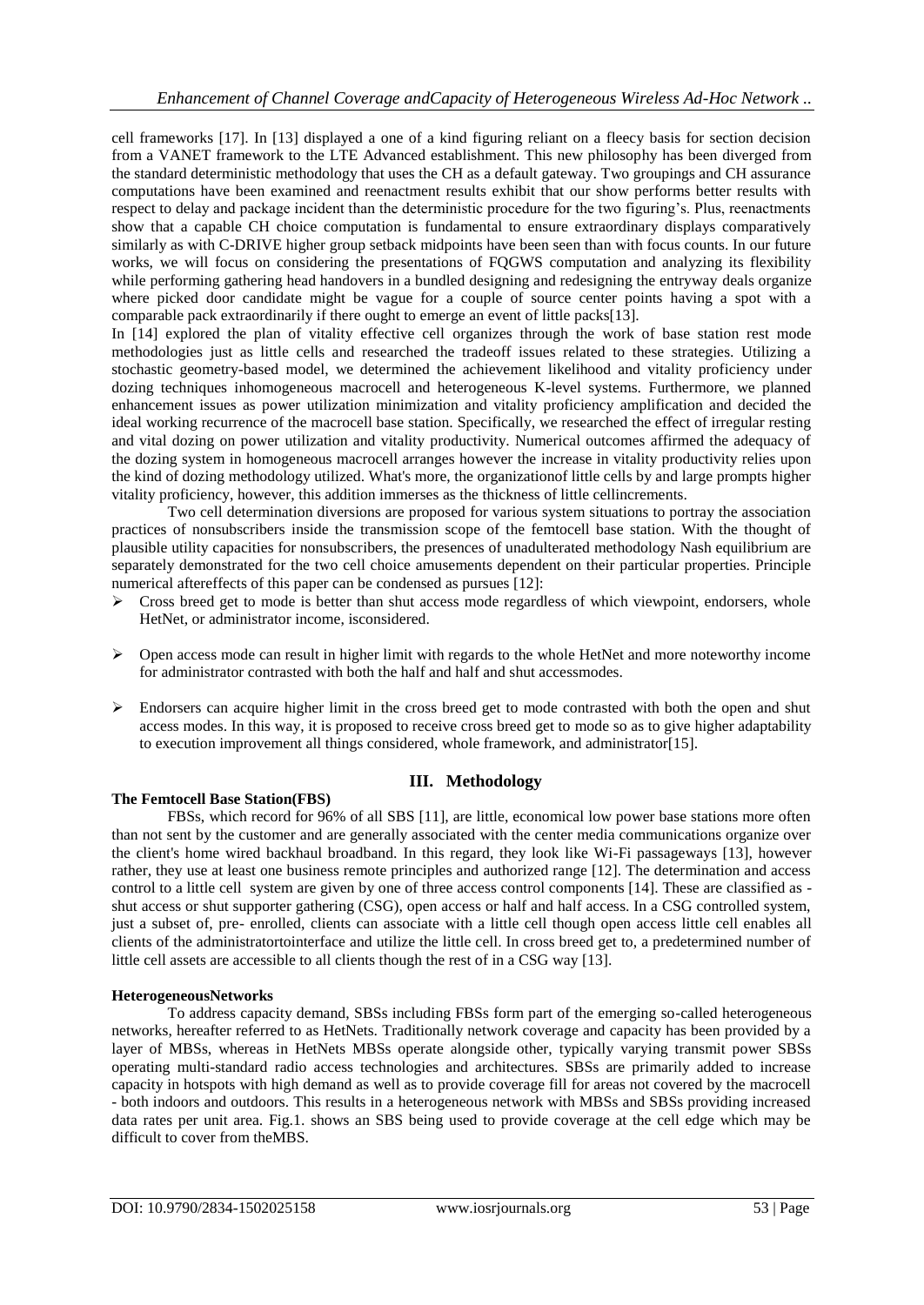

**Fig.1**.Heterogeneous Network

## **EnergyMetrics**

Energy metrics are classified or metrics or energy consumption metrics as either EE or not . An EE metric is the ratio of the accomplished effort to the spent resources, whereas energy consumption metric is definite as the inverse of the EE metric i.e. a ratio of the consumed resource to the performed work. The consumed resource is the energy (Joule) or power (Watt) while the performed work could be the transferred bit rate, the number of served users, coverage area. Both metrics contain the same information but they are expressed in differentways.

## **Energy ConsumptionMetrics**

The energy (E) per data packet bit (I), Eb, is the most common energy metric. This is given as the ratio amongst the average power consumed (P) and the average data rate (R). Hence Eb given given as the Joule per bit or Watt/bps.

$$
E_b = \frac{E}{I} = \frac{P}{R} = \left[\frac{\text{Joule}}{\text{bit}}\right] \text{ or } \left[\frac{\text{Watt}}{\text{bps}}\right]
$$

Similarly the energy ingesting ratio (EIR) is given per each and every packet data bit

$$
ECR = \frac{E}{M} = \frac{PT}{M} = \frac{P}{D} [J/bit]
$$
 (1)

where E is the vitality required to convey M bits of data after some time T, and  $D=MT$  is the information rate inbitsevery second. This furnishes us with the vitality utilization in Joules expended for transportation of one data bit. The measurement permits the supreme exhibition of various remote systems or sub frameworks to be aligned [31]. As a basic model, an ordinary LTE base station segment may work over a transfer speed of 10MHz with a normal ghostly proficiency of 1.5 bits/s/Hz, in this manner accomplishing a normal information rate of 15MBits/s. On the off chance that a base station heterogeneous femto cell transmits 8W of RF control, at that point the RF ECR esteem for this framework would be 0.53 microJoules per bit. Be that as it may if the absolute RF power is 150W the ECR

wouldincrementto10microJoulesperbit.Alsoanothermeasurement,thevitalityutilizationgain(ECG)isarelative measure as opposed to a flat out one [31] and is valuable for looking at two changed frameworks. For instance one may wish to consider a SBS with a solitary transmitting heterogeneous femtocellcontrasted with one with two heterogeneous femto cells. The ECG is essentially the proportion (E1/E2) where E1 is a reference framework for example single heterogeneous femto cell SBS and E2 is the two heterogeneous femto cell framework. The bigger the estimation of the ECG then the more productive framework two progresses toward becoming. To decide the decrease in vitality utilization between two unique frameworks, it is additionally helpful to consider the vitality decrease gain (ERG) which can be found as:

$$
ERG = \frac{ECR_1 - ECR_2}{ECR_1} \cdot 100\%
$$
 (2)

where ECR1 and ECR2 correspond to the energy consumption ratio of two different systems.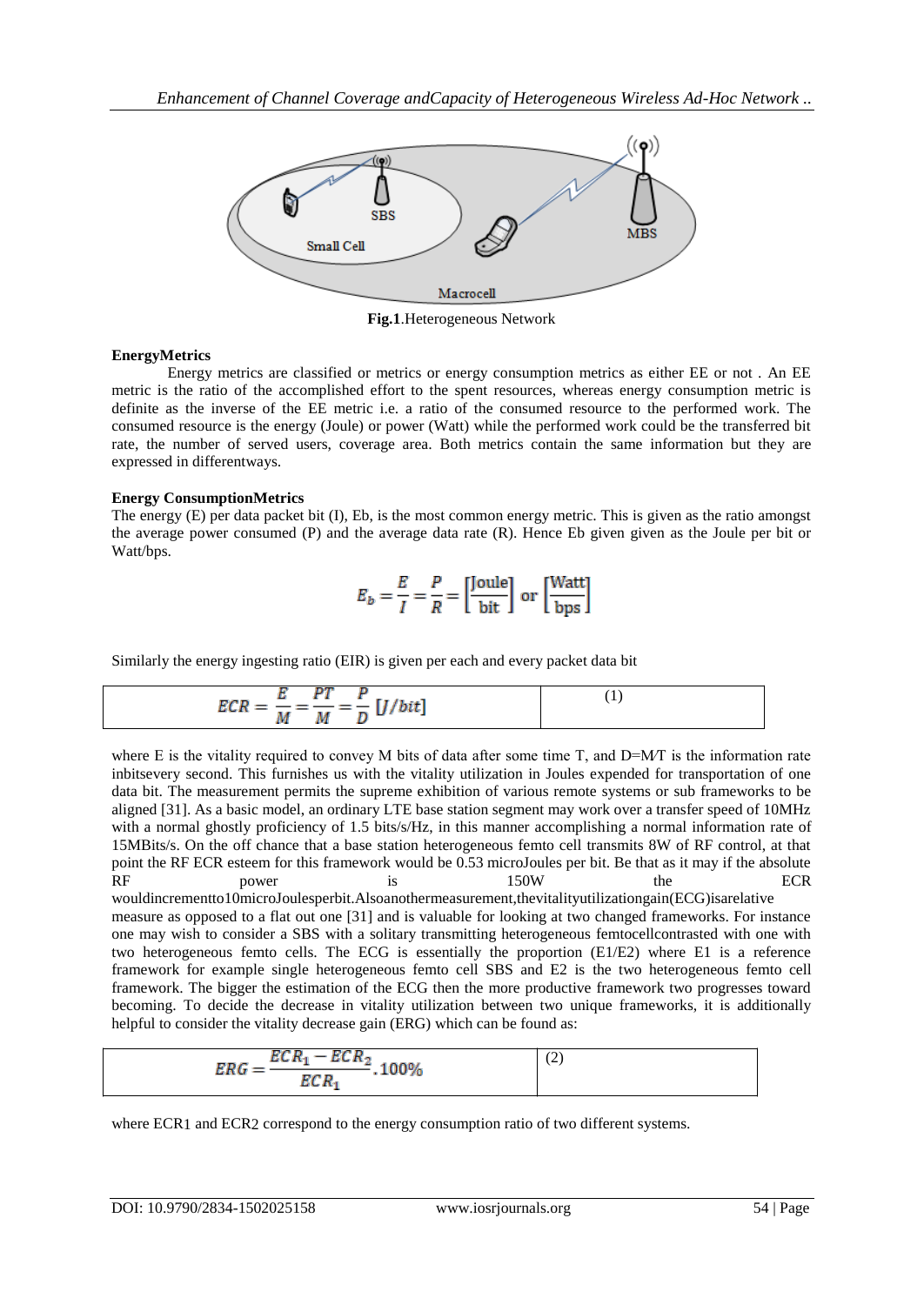## **3.4 EE Metric**

The bit-per-joule capacity is an EE metric which measures the maximum amount of bits that are delivered by the network per Joule it consumed to do so and can be expressed as follows:

| $[$ bps $]$<br>$\lceil \cdot \text{bit} \rceil$<br>$\mathbf{a}$ | $\sqrt{2}$<br>C) |
|-----------------------------------------------------------------|------------------|
| ч. т<br><b>LWattJ</b><br>$E \cap P$ [Joule]                     |                  |

#### **Fig.3.** EE/SE trade-off in AWGN

The investigation can be stretched out to consider the intensifier effectiveness  $\rho$  of the transmitting subframework. Since EE is the channel limit standardized by the framework control utilization, where the absolute power utilization is a whole of Pt and the circuit control Pc it tends to be communicated as a component of intensifier proficiency [9].

$$
\eta_{EE} = \frac{W \log_2(1 + P_t/(N_0 W))}{P_t/\rho + P_c}
$$
\n(4)

where*ρ* is the power amplifier efficiency. Although SE is the channel capacity normalized by the system bandwidth, the relationship of EE and SE can be shown as:

| 75 B                                               |  |
|----------------------------------------------------|--|
| $\eta_{\it EE}$<br>$P_c + N_0 W(2^{nSE} - 1)/\rho$ |  |

## **IoT RTCP**

The adaptable variety of RTCP in like way ponders the condition of the IoT structure concerning the transmission of mixed media streams. In like way, its insights gather data around assets that might begin in the IoT structures and that move from different plans. It might vary besides ponders the sort of focus focuses (dynamic or inert). The specs of everything in the IoT structure, for example, managing, memory, and criticalness, ought to be considered. Also, uncommon mixed media coding must be reflected. Minimization of RTCP insights without affecting the sight and sound correspondence complete IoT structures is a basic fixation in RTCP, particularly if there should be an occasion of system famishment. To achieve the objectives, the prioritization of control reports ought to be related. In the standard RTCP, there are two basic sorts of reports, explicitly sender report (SR) and recipient report (RR). SR contains different components, for example, the measure of transmitted bundles inside a period, the different fields of the RTCP, for example, Network Time Protocol (NTP), and synchronization sources, timestamps. In RR field contains different fields, for example, separate lost (FL), surveyed number of gatherings expected (NPE),andbetween landing jitter. In SR, RR and RTCP must be revived by gathering different fields to gather express information around the IoT structure. In like way, these insights will be imparted under the kept environment to bind the over-alarming of the extra fields. As conveyed above in the real thought of IoT-RTP, IoT-RTCP besides confines the insightful media session into a social affair of clear sessions. All sessions have a director that is picked utilizing the system revealed. The division of mixed media session strategies ought to be compelled with session measure [1]. If the sight and sound session measure is more prominent than an ordained edge, For any situation, by prudence of a standard sight and sound session, the division framework will be neglected. The edge what's dynamical, ordinary sizes are portrayed in the reenactmentsection.

#### **Proposed algorithm:** RTCP-IoT with Cloudstorage

AT: Allocated time for receiving of the packet in the interval on the reception of the report (RR). UL: Upper level of complete multimedia divisions. ML:After Separation of the Middle level sessions. NL: After Separation of the Lower level of session. EED:end-end-delay. PL:packet loss. J:Jitter with delay R:Report on the reception of the packet  $if(TP < AT)$ beginfor K=1 toUL begin for  $Z=1$  to M begin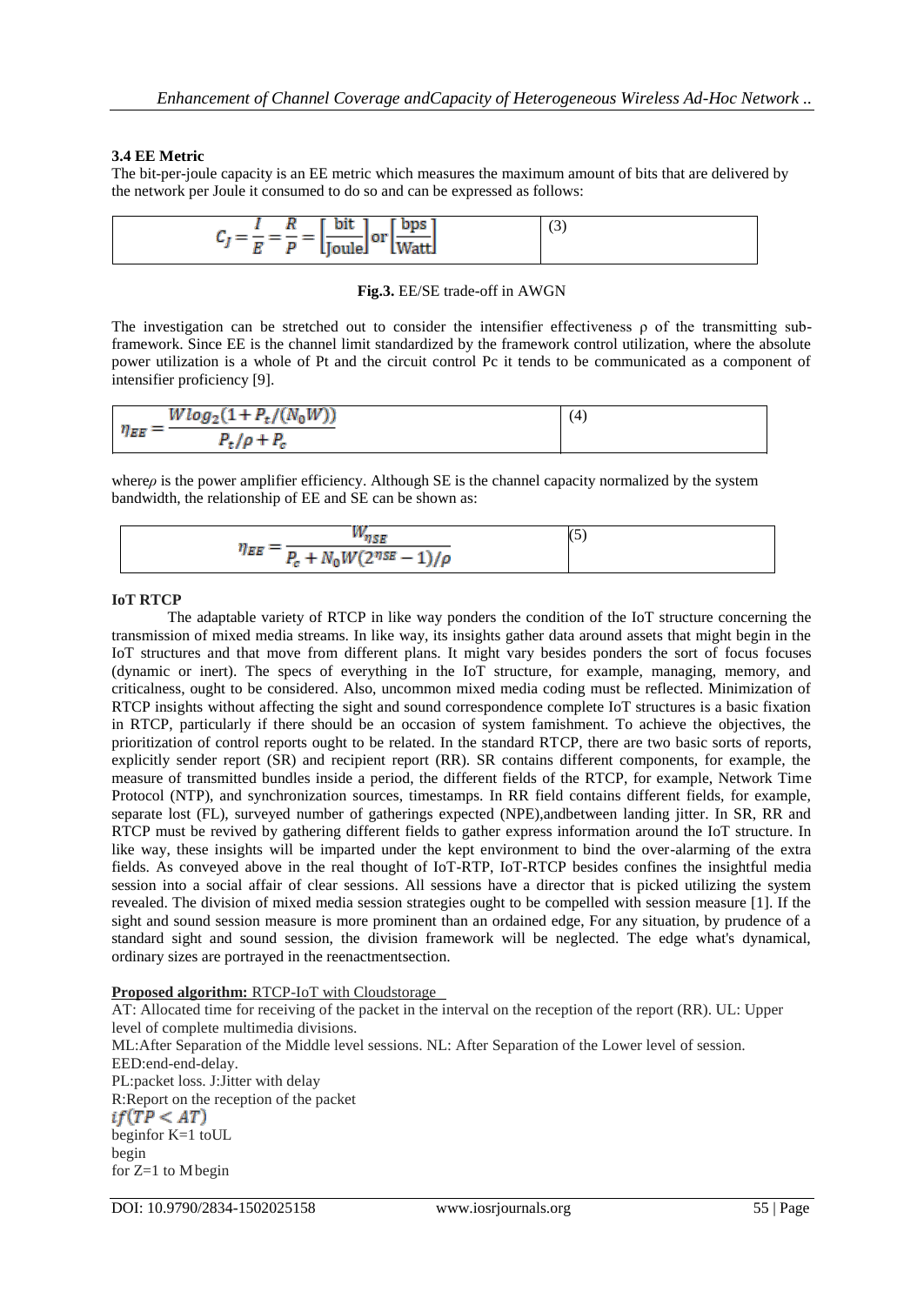for  $Q=1$  to N begin if(EED, PL, J are standardlogics) begin IoT-RTCP stoped the additional fields Report on the reception of the packet end else begin

 $R_K = R_Z + R_Q$ <br>AT value should be increased and include additional fields for the RTCPandsend  $R_K = R_Z + R_Q$  $R_M = R_{UL} + R_Z$ 

Datasets End

then receive the packets from the cloud and plots in the NS2 for validations of multimediaend for termination

## **ALGORITHM/ PROPOSED METHODOLOGY**

The proposed methodology/ algorithm can be broadly classified into following:

Step 1: select the patient for analysis

Step 2: read the input data from the various sensors inserted to patient.

Step 3: By receiving the data from different sensors by creating wireless body areanetwork. Step4: start

transmitting data usingRTP/RTCP.

Step 5: analyses the data for uploading tocloud

Step 6: receive data through cloud storage using same protocol during transmission.

Step 7: RTP-RTCP system for assisting the data share to expert.

Step8: remote access by the doctor

Step9: generate the respective prescription for particular patient Step 10: repeat step4 to step 6

Step 11: the corresponding prescription will reach through safe and efficient channel to Patient care taker.

# **IV. SimulationResults**

Simulation results in the form of SINR cumulative distribution function (CDF) based on, bit error rate (BER) measurements and capacity/rate calculations based on were taken at the UE associated with the SOI. These provided the necessary inputs to determine the power reduction possible when compared to a single heterogeneous femto cell. SINR CDF results in **Error! Reference source not found.**6– **Error! Reference source not found.**show the performance relative to the cell spacing at the SOI UE for the 50% loaded case. Each graph shows a CDF curve for each heterogeneous femto cell spacing/CSI method combination. Since the performance between each case is very close or overlaps only the best and worst cases have been annotated. The performance relative to the single directional heterogeneous femto cell case is shown. The impacts on SINR are evident for each heterogeneous femtocell spacing and the spread in SINR from the worst case to the best performer is shown to range from 3.5dB for the two heterogeneous femtocell to 11 dB for the four heterogeneous femto cell case. We note that for the two heterogeneous femtocell,  $f_d$ =0.01Hzcase,thealldirectionalheterogeneousfemtocellperformanceisbetter(hasa

higher SINR) than all beam formed cases using single heterogeneous femtocell CSI. For the two heterogeneous femto cell,  $f_{d}$ =1.95Hz, the increase in Doppler frequency shows all beam forming cases outperform the all-directional case. For the four heterogeneous femto cell case all-directional, performance is close to single heterogeneous femtocellbeam forming with element spacing of 0.25λ. As in the two heterogeneous femtocell, four heterogeneous femtocellbeam forming performance improves with increased Doppler.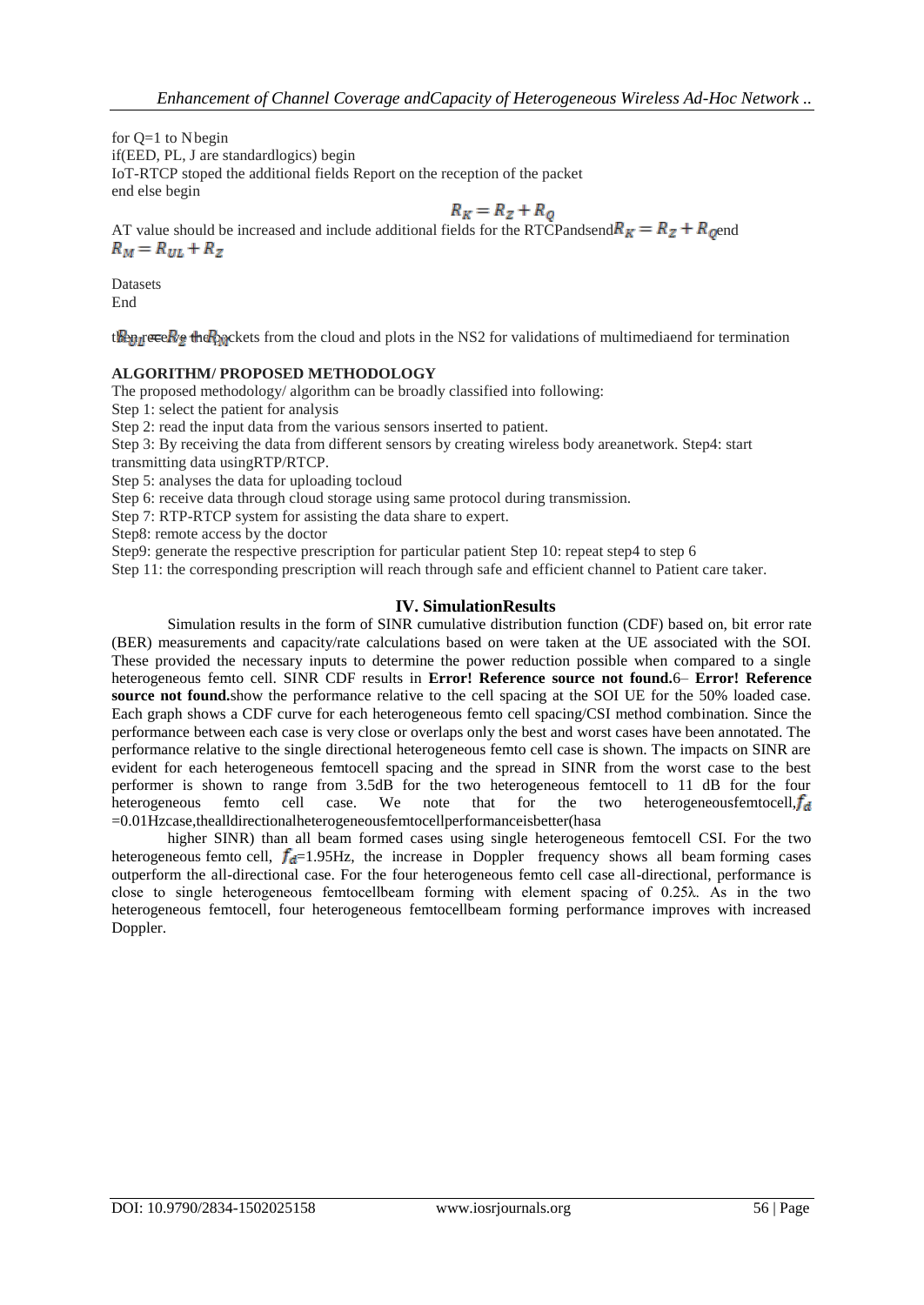

Fig.2.Four heterogeneous femto cell SINRCDF $f_d$ =0.01Hz Fig.3.Four heterogeneous femto cell



Fig.4.Four heterogeneous femto cell SINRCDF, $f_d$ =1.95Hz Fig.5.Four heterogeneous femtocell



capacity CDF, $f_{d}$ =0.01Hz



capacity CDF, $f_{d}=1.95\text{Hz}$ 

#### **V. Conclusion**

This research work presents another heterogeneous system using RTP-RTCP in which LTE and Wi-Fi remote gadgets are used so as to profit by the data transfer capacity of every transmission innovation. What's more, another directing convention for heterogeneous remote work systems is created, which chooses powerfully the transmission innovation so as to expand the general system limit and upgrade the normal throughput. Also, another steering calculation is proposed for the requirements of the directing convention, which gauges the expense of transmitting the traffic through each system. The proposed computation considers the traffic load on the LTE orchestrates as an estimation to assess the cost of transmission over LTE and usages transmission rate as an estimation for the Wi-Fi work arrange. The reenactment results show that the proposed framework achieves up to 150% more throughput differentiated and Wi-Fi-just frameworks and LTE-just frameworks. The heterogeneous framework configuration manages assorted remote contraptions as a bit of a solitary virtual framework. The LTE framework is utilized to avoid stopped up Wi-Fi center points and high impediment route in the WMN while the WMN offloads the load of the LTE sort out, diminishes the cost of using more grant repeat gatherings and advances the data to another center when the LTE throughput is defiling. This work gives the foundation of future research on making heterogeneous Wi-Fi/LTE work frameworks and using diverse remote advancements as an element of heterogeneous frameworks.The proposed directing convention can possibly be reached out to help different remote advancements by using their parameters in the learning calculation. The proposed design gives a simple method to grow the versatile system inclusion and limit and could add to the 5G framework. In addition, the heterogeneous systems could be utilized to interface the Internet of Thing systems and utilized to give the framework to savvy homes and keen urban areas.

DOI: 10.9790/2834-1502025158 www.iosrjournals.org 57 | Page